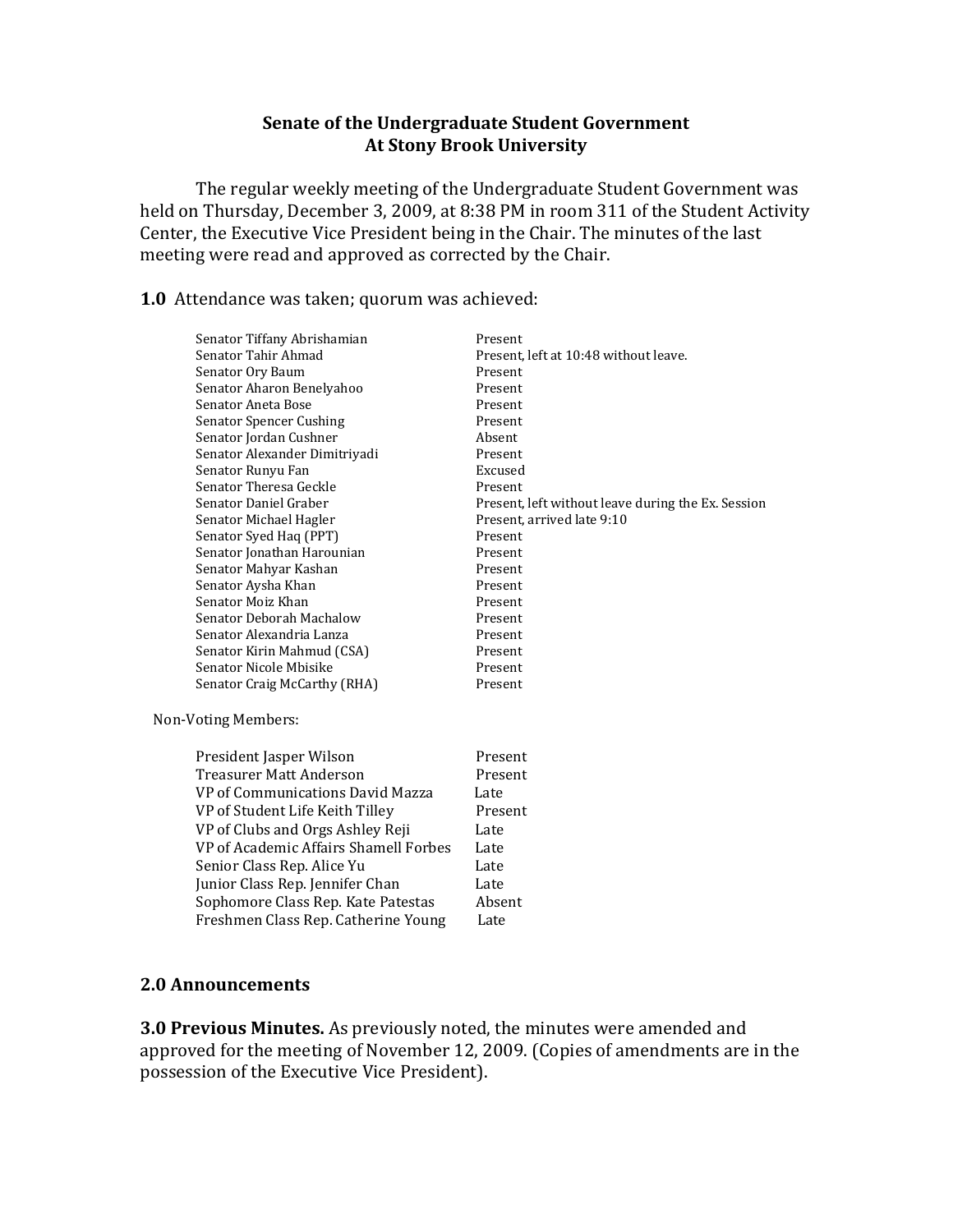## **4.0 Executive Council Reports**

The following officers presented the reports on their respective duties and activities:

- (1) President Wilson stated that the new dorm building with 600 beds is scheduled to be open in the spring, which will end the tripling issues. Groundbreaking for Recreation building is expected in January-February.
- (2) The Vice President of Clubs and Organizations submitted a written report.
- (3) The Vice President of Communications, stated his written report would be submitted after the meeting.
- (4) The VP of Academic Affairs presented his report. He stated that there would be a midyear cut for SUNY, this year and the year after will be the worst due to the federal stimulus plan. Flex tuition is still on the table. Also, he is working with PASS.
- (5) The VP of Student Life presented a written report. He stated there is a date for the presidential meeting: February the 9th.
- (6) The Senior Class Representative submitted a written report.
- (7) The Junior Class Representative submitted a written report.
- (8) The Sophomore Class Representative was absent, no report was submitted as of the meeting time.
- (9) The Freshmen Class Representative submitted a written report.

# **5.0 Agency Reports**

The Advocate General and Events Management Chair each submitted a written report for their respective offices.

# **6.0 SSC Allocations**

No representative of the SCC was present to present this item to the Senate. Senator Benelyahoo moved to postpone the allocation until a representative is present. The motion passed. 10-8, with 1 abstention

# **7.0 Campus Media Outreach Act.**

Senator Graber presented the bill.

Senator Graber moved for an informal vote in support of the bill. Motion passed, 19- 0 with 1 abstention.

The informal vote was taken, 18 in favor of the bill, zero opposed, with 2 abstentions.

Senator Ahmad moved to pass the bill. The bill failed to be passed, 1-16, with 3 abstentions.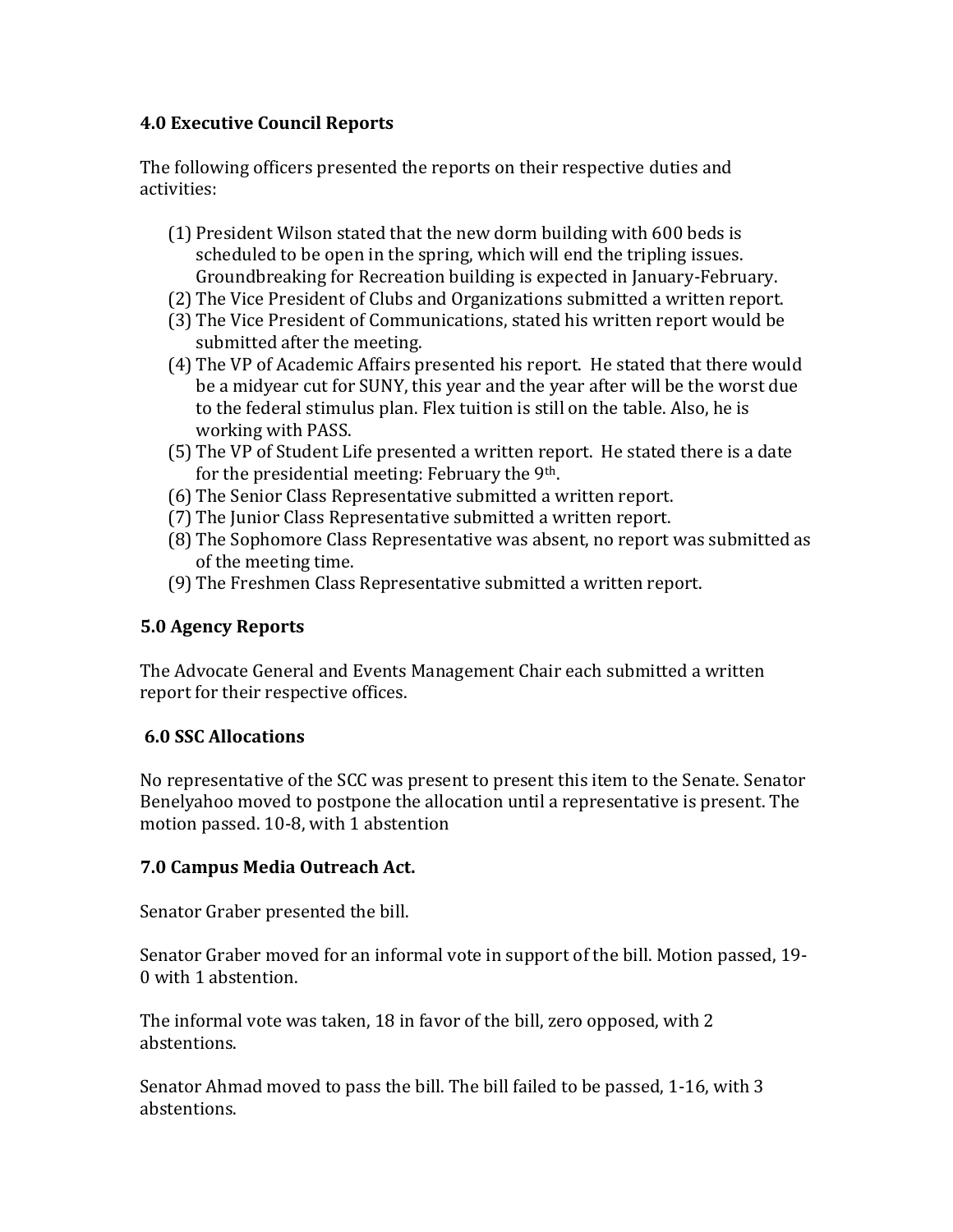# **8.0 Appropriate Office Behavior Enforcement Act**

Senator Machalow presented the bill**.**

Senator Graber moved to amend Section 2(B) by inserting after the word "Obscenity" the words: "(Must include all of the following:)." The amendment passed, 19-1.

Senator Haq moved to pass the bill as amended. The bill was passed 17-3.

#### **9.0 Zebra Path Resolution**

The resolution was presented by Senator McCarthy.

Senator McCarthy moved to adopt the resolution. The resolution was adopted 16-3, with 1 abstention.

## **10.0 Appropriations Act #7**

Treasurer Anderson presented the bill relating to an appropriation of \$1,530.00 for a presidential meet and greet and USG mixer.

Senator Ahmad moved to pass the bill. The bill passed unanimously.

## **11.0 Appropriations Act #8**

The Treasurer presented a bill to appropriate \$22,000 for Senior Week.

Senator Benelyahoo moved to pass the bill. The bill was passed 19-0, with 1 abstention.

## **12.0 PASS Bylaw Revisions**

Revisions to the PASS bylaws were presented by the VP of Academic Affairs.

Senator Machalow moved to recommit the revisions to the Rules Committee. The motion passed 16-0, with 4 abstentions.

## **13.0 Open Agenda**

Community Service Club inquired about budget confusion, which appeared to be resolved to their satisfaction.

## **14.0 Executive Session for Considering Disciplinary Matters**